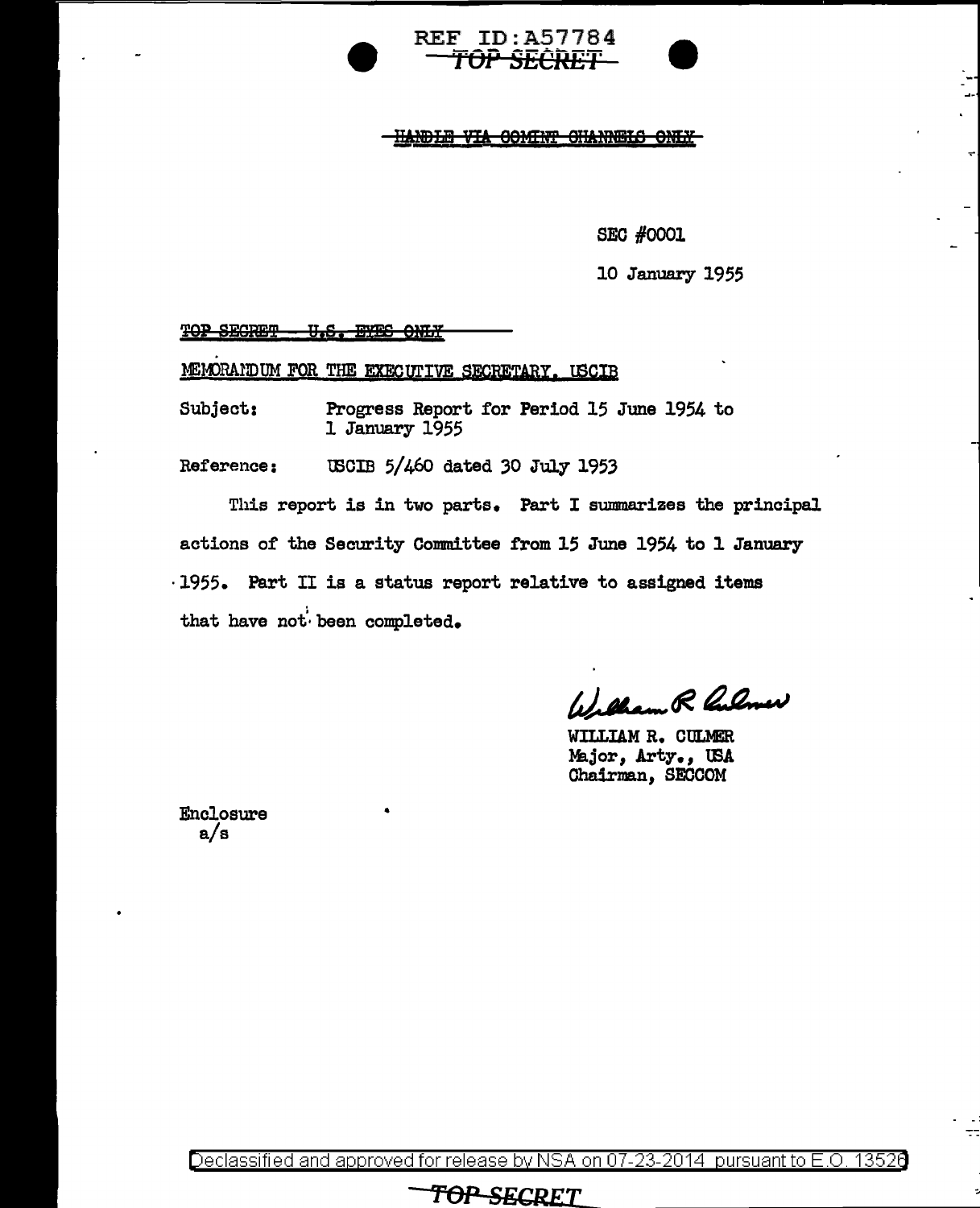$\overline{\text{TOP}}$  <del>SECRET - U.S. EYES</del> ONLY

10 January 1955

#### 'CBCIBSECCOM PROGRESS REPORT

#### PART I

A brief summary of major items the U3CIB Security Committee has completed and forwarded since 15 June 1954 follows:

#### 1. Classification of Intercepted Traffic Passed from Intercept Stations to Processing Activities.

A recommendation against adoption of the NSA proposal to revise paragraph 40 of Appendix B regarding procedures for handling and mailing certain intercept traffic to field stations was forwarded to the Executive Secretary on 18 June 1954.

#### 2. Review of USCIB Directives No. 4 and No. 8.

SECCOM found that no substantive revisions were needed in order to comply with the provisions of Appendix B. This recommendation was forwarded to the Executive Secretary on 21 July 1954.

#### *3.* Use of the Term "FOR OFFICIAL IBE ONLY" for COMINT Information Not Within the Purview of Executive Order No, 10501.

SECCOM unanimously agreed that COMINT information is adequately protected by the classification system and by the term "HANDLE VIA COMINT  $CHANNEIS$  ONLY" or its currently used variations and that there is no need at this time for the adoption of the term "FOR OFFICIAL USE ONLY". This recommendation was forwarded to the Executive Secretary on 6 August 1954.

#### 4. Security Classification of "The Signal Corps: The Emergency".

A unanimously agreed recommendation that the information con- $\alpha$   $\sim$   $\alpha$ <sup>"</sup> | tained in the document "The Signal Corps: The Emergency" should not be  $\mathcal{F}_{\mathcal{P}}$  included in an unclassified official document over which no security and distribution control will be maintained was forwarded to the Executive Secretary on 11 October 1954. *Alta* 117Aa  $56000113.5113$ 

#### 5. Revision of U3CIB Directive No. *5.*

To avoid possible misinterpretation of the intent of USCIB Directive No. 5 the Security Committee recommended that a paragraph be added to the Directive pointing out that its provisions are applicable to persons being considered for access to Categories III and II COMINT. This recommendation was forwarded to the Executive Secretary on 16 November 1954.

**TOP SECRE"f** --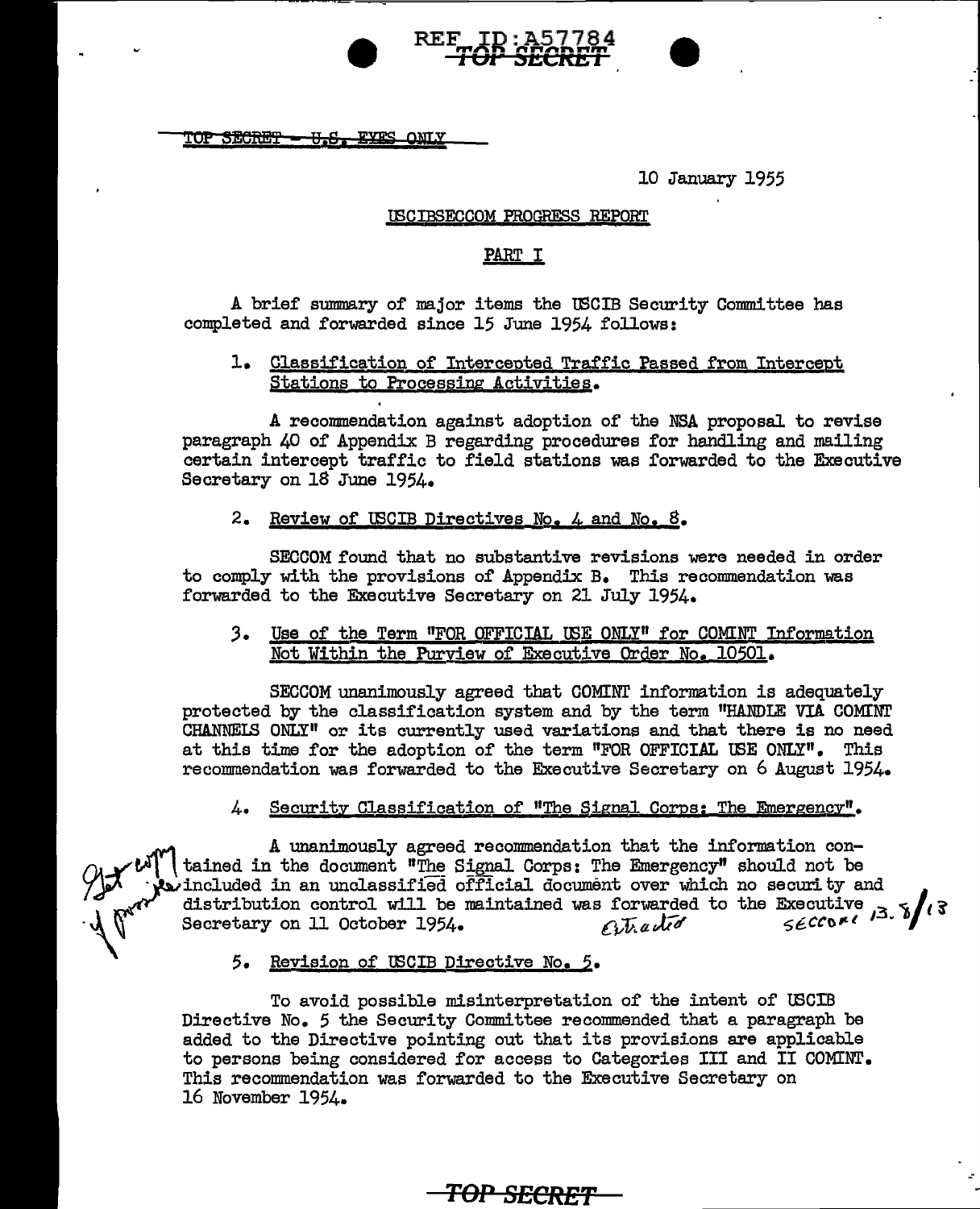# TOP SECRET - U.S. EYES ONLY

# 6. Revision of lBCIB Directive No, 14.

The Security Committee reviewed the need for establishment of a uniform policy for determining specific areas considered to involve undue risks for COMINT cleared personnel. It was concluded that there was an immediate need for such guidance and a recommended revision to lBCIB Directive No. 14 was accordingly sent to the Executive Secretary on 29 November 1954.

REF ID:A57784 ..... \_ ... ,. .. ,.. .......... **1** *or* **1.1:t1crtr; J** •

### 7. U3C!B Policy Concerning the Release of COMINT to the Legislative Branch of the Government.

The Security Committee reviewed ways and means of enhancing the prospect of being able to maintain the degree of security desired for classified information made available to the Legislative Branch of the govexnment. The review resulted in a unanimous recommendation that a lBCIB policy governing release of COMINT information be estab-· lished. A recommended USCIB policy was therefore sent to the Executive Secretary on 16 December 1954.

# 8. Revision of USCIB Directive No. 6.

A recommended revision of U3CIB Directive No. 6 containing present criteria plus guidance regarding manufacture of codeword stanps and printing of paper bearing a COMINT codeword was forwarded on 17 December 1954.

### 9. Classification and Handling of Documents Containing Information About COMINT Activities.

Unanimous agreement was reached on all aspects of a proposed directive on this subject and was forwarded to the Executive Secretary on 17 December 1954.

# PART II

A brief summary of the status of assigned items not yet completed by the Security Committee follows:

# 1. Distribution of COMINT Documents in the Washington Area.

Status: Research is being continued on this item. It is scheduled for consideration during the February meeting of the Security Committee,

# **TOP SECRET**

------------~-"' ----